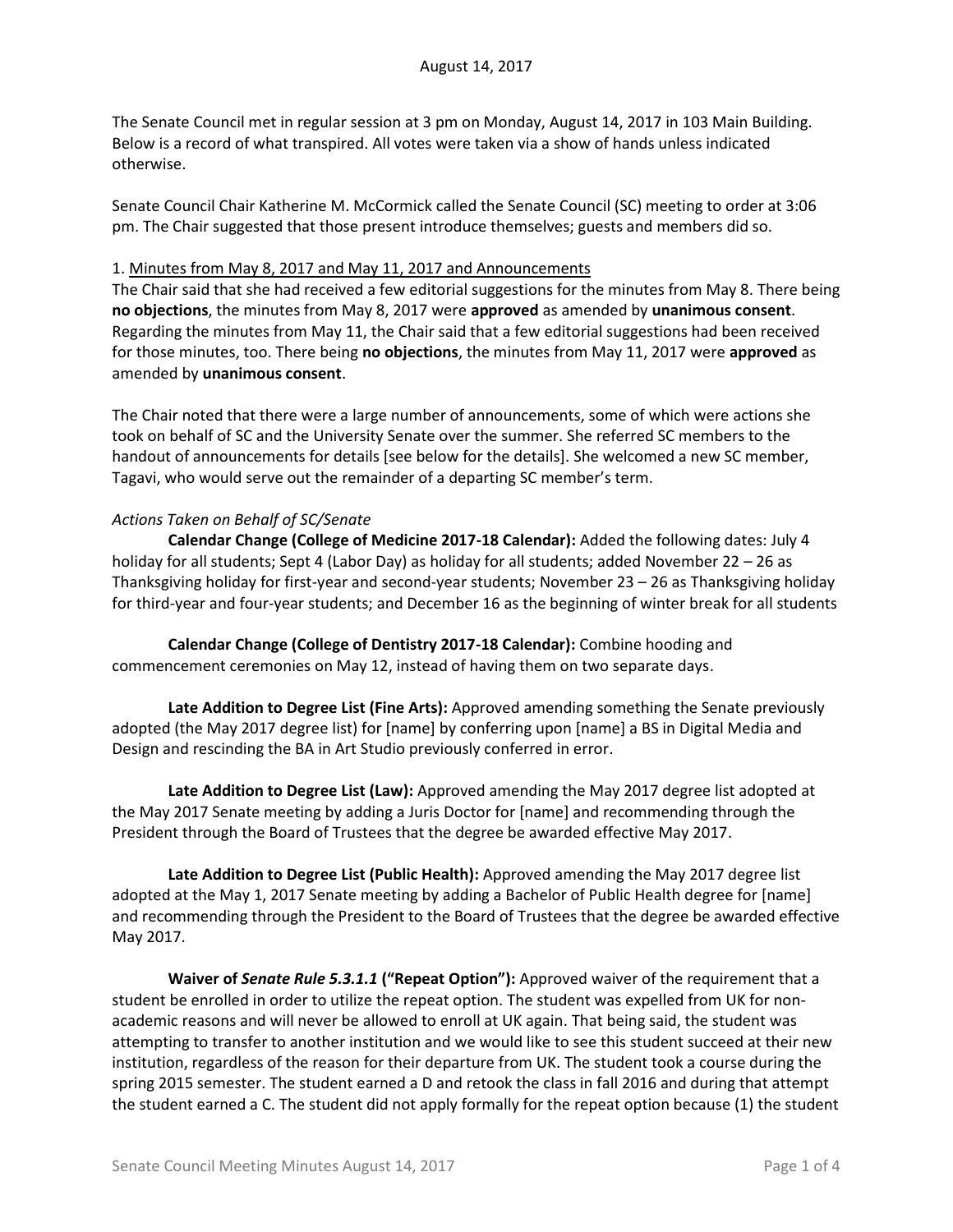did not expect to be expelled from the University and (2) had a small window of time (expelled in March, 2017) in which to apply/request the repeat option.

# **Chair offered provisional approval of one course:** MA 109 (to be included in UK Core)

### *Additional News*

- Appointment of Joe McGillis as University Ombud.
- Bob Lorch to serve on Transportation Committee.
- UK is closing Commonwealth Village.
- State/Financial Context recap of meeting with Executive Vice President for Finance and Administration Eric Monday.
- Title Series Committee Recommendations draft report is ready and Chair will meet with that committee's chair and the Provost to discuss the report before distributing it to the SC.

# *Updates to Senate's Website*

- Senate's website previously included records on Senate meetings back to 2008-09, but now includes all Senate meetings through 1993-94.
- The website previously included web transmittals back to 2009-10, but now includes all transmittals back to 2006-2007. There were also miscellaneous improvements to existing transmittals, including correcting dates for most transmittals prior to 2015-16 academic year.
- The ability to search Senate minutes and transcripts has been built into the Senate's site, but has not been retroactively applied. In other words, future minutes and transcripts will be searchable immediately, but prior meetings need to be fixed individually, as time permits.

### *Other Announcements*

- Jennifer Bird-Pollan is the recipient of the College of Law's 2017 Duncan Teaching Award, which promotes outstanding teaching performance at the college.
- The Senate website now has information on what approvals are needed for curricular proposals and what approvals are needed for borrowed courses.
- There have been leadership changes at Kentucky's Coalition of Senate and Faculty Leadership (COSFL). [The Chair handed out an email from the new COSFL chair, which outlined the changes.]

2. Nominees for Health Care Clinical Sciences Area Committee

SC members discussed possible nominees and identified five faculty members from the College of Dentistry.

3. Degree Recipients

a. Late Additions to May 2017 Degree List (per *Senate Rules 5.4.1.1.D.1-2*)

i. Late Addition to Degree list – College of Law Student CM-10

ii. Late Addition to Degree List – College of Law Student MA-33

iii. Late Addition to Degree List – College of Law Student MS-39

iv. Late Addition to Degree List – College of Law Student SS-65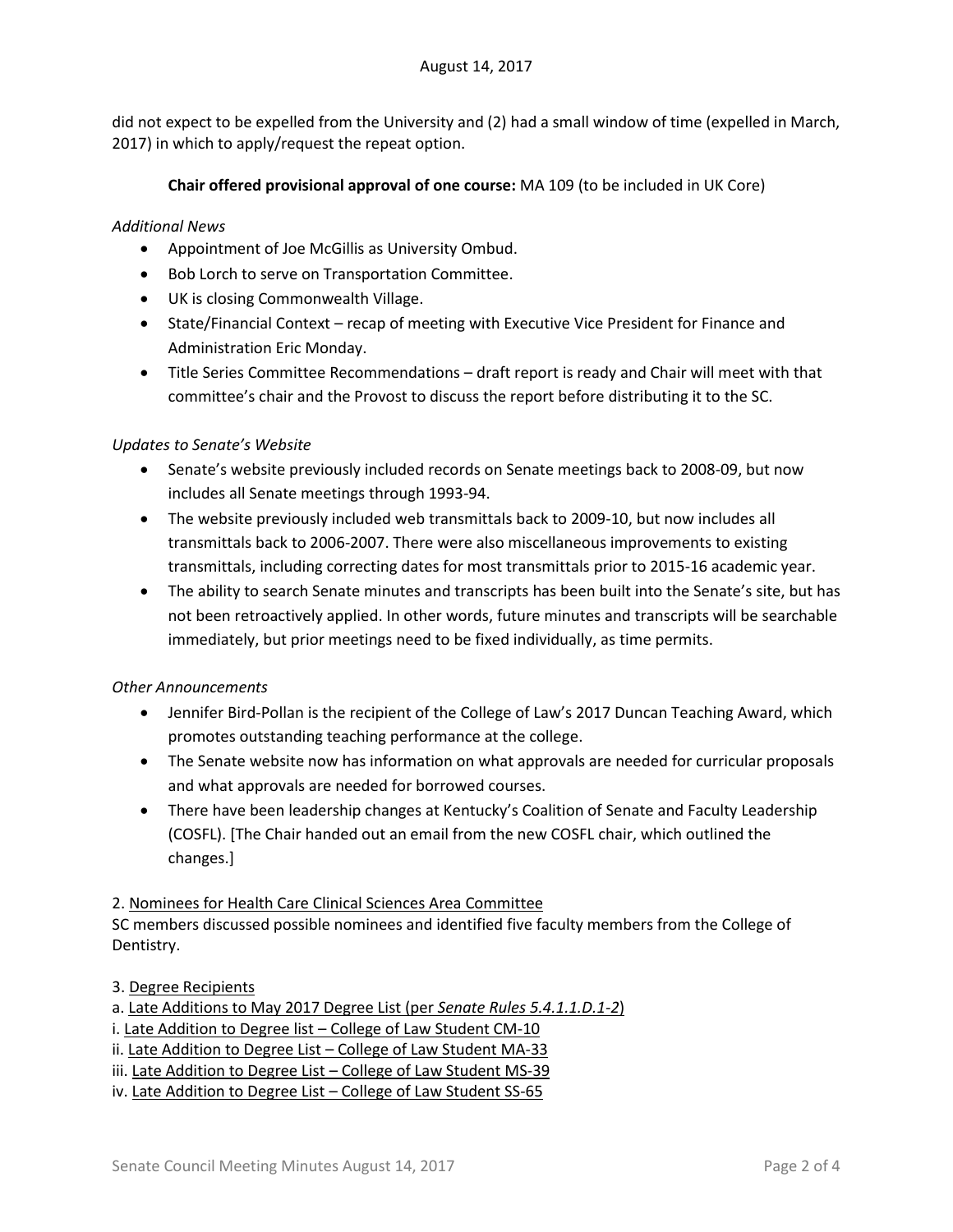Guest Doug Michael (LA, associate dean for academic affairs) explained that Law had used an in-house degree application process when the errors occurred. Because neither he nor the current Law registrar were in their respective positions at that time he was at a loss as to why the information did not transfer correctly to SAP. He said his best guess was that the graduation applications for the four students in question may have been entered before the application was up and running. He added that Law's registrar was working with the University Registrar to move Law to UK's degree application system so this sort of mistake does not recur.

Schroeder **moved** that the SC recommend that the elected faculty senators amend the May 2017 degree list adopted at the May 1, 2017 Senate meeting by adding the Juris Doctor of Law for students CM-10, MA-33, MS-39, and SS-65 and recommend through the President to the Board of Trustees that the degree be awarded effective May 2017. Cross **seconded**. A **vote** was taken and the motion **passed** with none opposed.

### v. Late Addition to Degree List – College of Arts and Sciences Student HA-81

Guest Ruth Beattie (AS/Biology, associate dean for advising) explained the error. The student submitted a degree application for December 2016 but was unable to complete the requirements by that date. The student then applied for a May 2017 degree. When December degrees were certified, it is possible that when the December application was denied, the May 2017 application may have been denied inadvertently.

Grossman **moved** that the SC recommend that the elected faculty senators amend the May 2017 degree list adopted at the May 1, 2017 Senate meeting by adding the BS Biology for student HA-81 and recommend through the President to the Board of Trustees that the degree be awarded effective May 2017. Bailey **seconded**. A **vote** was taken and the motion **passed** with none opposed.

# 4. Proposed Change to 2017-18 Spring Semester Calendar – Expansion of Commencement Ceremony Dates - Jay Blanton, Executive Director of Public Relations/Marketing and John Herbst, Executive Director of Student Services

Guest John Herbst (executive director of student services), with the assistance of David Timoney (associate registrar for communications and publications), gave SC members a report on the spring 2017 experiment with two days of Commencement ceremonies in May, instead of having three (or four) ceremonies on one day. He explained that the intent was for all future May Commencement ceremonies to be held on two separate days. There will always be ceremonies scheduled for the Friday of finals week, but the second day will be Saturday if the Derby is held on another weekend, or on Sunday if the Derby occurs on the preceding day.

There were a variety of questions and comments from SC members. Schroeder asked about the feasibility of changing finals week so that no finals fall on the Friday of May Commencement. Timoney responded that the Registrar's area had been looking into that as a possible solution, but as more research was done, it became clearer to them that moving away from having finals on the Friday of finals week in May was a much larger issue than they had previously thought. They are still working on the issue and Timoney indicated that a solution could be proposed in the spring semester.

When discussion wound down, the Chair noted that there was an action item – changing the calendar for 2017-18 to include a second day of Commencement ceremonies. Grossman **moved** to approve the change and Bailey **seconded**. A **vote** was taken and the motion **passed** with none opposed.